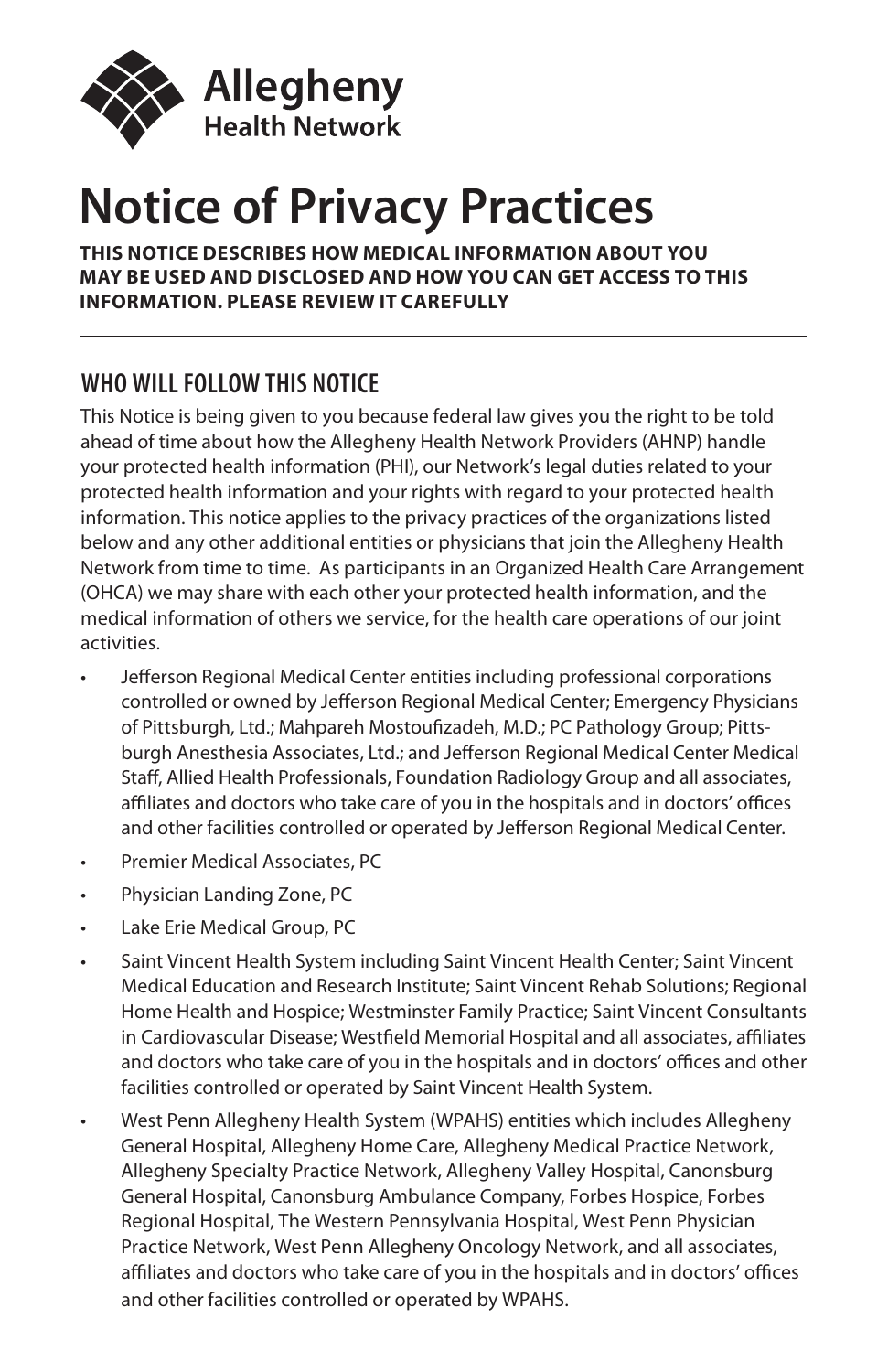## **WHAT IS A NOTICE OF PRIVACY PRACTICES?**

We must give you a notice that tells you how we may use and share your health information and how you can exercise your health privacy rights. We respect your right to privacy and function to ensure your confidentiality by following federal and state laws concerning protected health information. This Notice describes the manner and means by which AHNP demonstrates the appropriate privacy measures.

We understand that medical information about you and your health is important to you. We are committed to protecting the privacy of your protected health information. **"Protected Health Information" (PHI) is your individually identifiable health information, including demographic information, collected from you or created or received by a health care provider, a health plan, your employer, or a healthcare clearinghouse that relates to: (i) your past, present, or future physical or mental health or condition; (ii) the provision of health care to you; or (iii) the past, present, or future payment for the provision of health care to you.**

This Notice describes our privacy practices, which include how we may use, disclose, collect, handle, and protect our patients' PHI. This Notice applies to all of the records of your care generated by us. It also describes your rights and our obligations regarding use and disclosure of your protected health information. We are required by applicable federal and state laws to maintain the privacy of your PHI. We also are required by the HIPAA Privacy Rule (45 C.F.R. parts 160 and 164, as amended) to give you this Notice about our privacy practices, our legal duties, and your rights concerning your PHI.

### **UNDERSTANDING YOUR HEALTH RECORD/INFORMATION**

Each time you visit a hospital, physician, or other healthcare provider, a record of your visit is made. Typically, this record contains your symptoms, examination and test results, diagnoses, treatment, response to treatment, and a plan for future care or treatment. This information, often referred to as your health or medical record, serves as a:

- basis for planning your care and treatment
- means of communication among the many health professionals who contribute to your care
- legal document describing the care you received
- means by which you or a third-party payer can verify that services billed were actually provided
- tool in educating health professionals
- potential source of data for medical research
- source of information for public health officials charged with improving the health of the nation
- source of data for facility planning and marketing
- tool with which we can assess and continually work to improve the care we render and the outcomes we achieve

### **USES AND DISCLOSURES OF PROTECTED HEALTH INFORMATION (PHI)**

We use your health information within the AHNP and disclose your health information outside of the AHNP for the reasons described in this Notice. The following categories describe some of the ways that we may use and disclose your health information.

The term "may" means that the AHNP is permitted under federal law to use or disclose this information without obtaining an additional or specific authorization from you to do so. Even though we may be permitted to use or disclose information in a given instance, it does not mean that we will disclose the information.

We will restrict use and disclosure concerning AIDS/HIV, mental health, behavioral health and alcohol and drug treatment or other particular categories of health information based upon state law if state law is more stringent or provides additional patient privacy safeguards not included in federal regulations.

#### **1. Treatment**

We use your PHI to enable delivery of health care services and for other activities that are included within the definition of "treatment" as set out in 45 C.F.R. § 164.501. Information obtained by a nurse, physician, or other member of your healthcare team will be recorded in your record and used to determine the course of treatment that should work best for you. We may disclose your PHI to other doctors, medical students, hospitals, pharmacies or other persons who are integral to providing you care. For example, a doctor treating you for a broken leg may need to know if you have diabetes because diabetes may slow the healing process.

We also may disclose your PHI to others who may help in your care, such as your spouse, children or parents.

#### **2. Payment**

We may use and disclose your PHI for all activities that are included within the definition of "payment" as set out in 45 C.F.R. § 164.501. For example, we may use and disclose your PHI to coordinate with you, your insurance company, or another third party to ensure that the health care you receive is billed and paid for appropriately. This PHI may include information that identifies you, as well as your diagnosis, procedures, and supplies used.

Additionally, we may also seek prior payment approval from your health plan concerning treatments you are scheduled to receive or determine if your health plan will pay for the treatment. For example, obtaining approval for a hospital stay may require that your relevant PHI be disclosed to your health plan to obtain approval for hospital admission.

#### **3. Health Care Operations**

We may use and disclose your PHI for all activities included within the definition of "health care operations" as set out in 45 C.F.R § 164.501. These uses and disclosures help us maintain and improve patient care and may be used for our health care operations or the operations of another entity that has a direct treating relationship with you.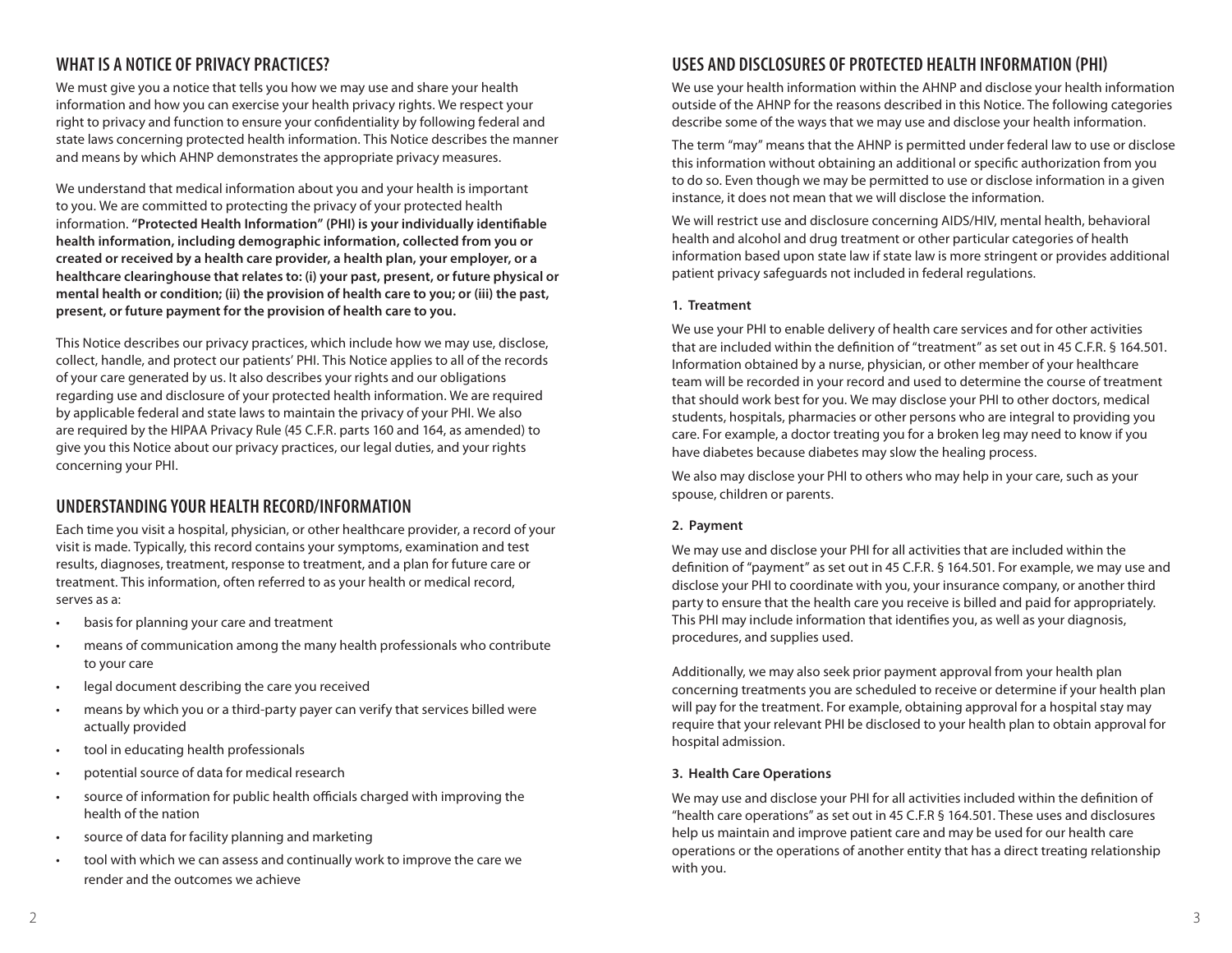We may use PHI about many patients to ascertain what new services to offer, what practices are not needed, and whether certain methods of treatment are effective. We may also disclose PHI to doctors, nurses, technicians and other persons to improve the quality of treatment and service.

- *• Appointment reminders.* We may use and disclose your PHI to contact you and remind you of an appointment.
- *• Health-related Benefits and Services.* We may use and disclose your PHI to tell you of health-related benefits or services that may be of interest to you.
- *• Release of Information to Family/Friends.* We may disclose your PHI to a friend or family member who is helping you pay for your health care, or who assists in taking care of you, unless you tell us not to do so. We may also disclose information to notify, or assist in notifying, a family member, personal representative or another person responsible for your care of your location. If you are unable to agree or object to such a disclosure, we may disclose such information as necessary if we determine that it is in your best interest based on our professional judgment.
- *• Clergy.* We may disclose your PHI as permitted by law to ministers, priests or other clergy in order to help them take care of your spiritual needs.

#### **4. Legal Obligations and Public Policy Disclosures**

We may use and/or disclose your PHI as permitted or required by federal, state or local law, in the following situations:

- To organ procurement organizations or other entities engaged in the procurement, banking, or transplantation of organs for the purpose of tissue donation and transplants.
- Your PHI may be released if a work force member or business associate believes in good faith that there has been unlawful conduct or violation of professional or clinical standards which are potentially dangerous to one or more patients, workers or the public.
- To military authorities if you are a member of the armed forces (of either the United States or a foreign government).
- To workers' compensation or similar programs to the extent authorized by and necessary to comply with laws relating to workers compensation or other similar programs established by law.
- To public health or legal authorities for public health activities. For example, to report births and deaths, or for the prevention or control of disease, injury, or disability, or, if directed by the public health authority, to a foreign government agency that is collaborating with the public health authority.
- In response to a court or administrative order, subpoena, discovery request, or other lawful process, but only if efforts have been made to tell you about the request.
- To law enforcement if asked to do so (1) to identify or locate a suspect, fugitive, material witness or missing person; (2) regarding the victim of a crime if, under certain limited circumstances, we are unable to obtain the person's agreement;

(3) regarding a death we believe may be the result of criminal conduct; (4) regarding criminal conduct at our facilities; or (5) in emergency circumstances to report information regarding a crime.

- We may disclose PHI to a medical examiner or coroner to identify a dead person or to identify the cause of death. If necessary, we will share PHI with funeral directors.
- We may use and disclose your PHI when necessary to reduce or prevent a serious threat to your health and safety or another individual or the public. Under these circumstances, we will only disclose your PHI to the person or organization able to help prevent the threat.
- We may disclose your PHI, if authorized by law, to a person who may have been exposed to a communicable disease or may otherwise be at risk of contracting or spreading the disease or condition.
- We may disclose to the FDA health information related to known adverse events with respect to food, supplements, pharmaceuticals, product defects or information to enable product recalls, repairs or replacements.
- We may disclose your PHI to authorized federal officials for intelligence, counterintelligence and other national security activities authorized by law.
- We may disclose your PHI to a health oversight agency for purposes of 1) monitoring the health care system, 2) determining benefit eligibility for Medicare, Medicaid and other government benefit programs, and 3) monitoring compliance with government regulations and civil rights laws.
- We may disclose your PHI to a public health authority that is authorized by law to receive reports of child abuse or neglect. In addition, we may disclose your PHI if we believe that you have been a victim of abuse, neglect or domestic violence to the governmental entity or agency authorized to receive such information. In this case, the disclosure will be made consistent with the requirements of applicable federal and state laws. We may disclose your PHI to a correctional institution or law enforcement official if you are an inmate of a correctional institution or under the custody of a law enforcement official.

#### **5. Fundraising Activities**

We may use contact information, such as your name, address and phone number and the dates you received treatment or services, to contact you in an effort to raise money to support our fundraising efforts. We may disclose this contact information to a related foundation so that the foundation may contact you in raising money to support our fundraising efforts. You have a right to "opt-out" of receiving these communications. If you do not want to be contacted for fundraising efforts, you must notify us in writing.

### **6. Research**

We may use and disclose your PHI for certain research purposes consistent with applicable law. We will obtain authorization to use your PHI for research purposes except when permitted under the privacy regulation at §164.512, such as when an Institutional Review Board or a Privacy Board approved the use or sharing of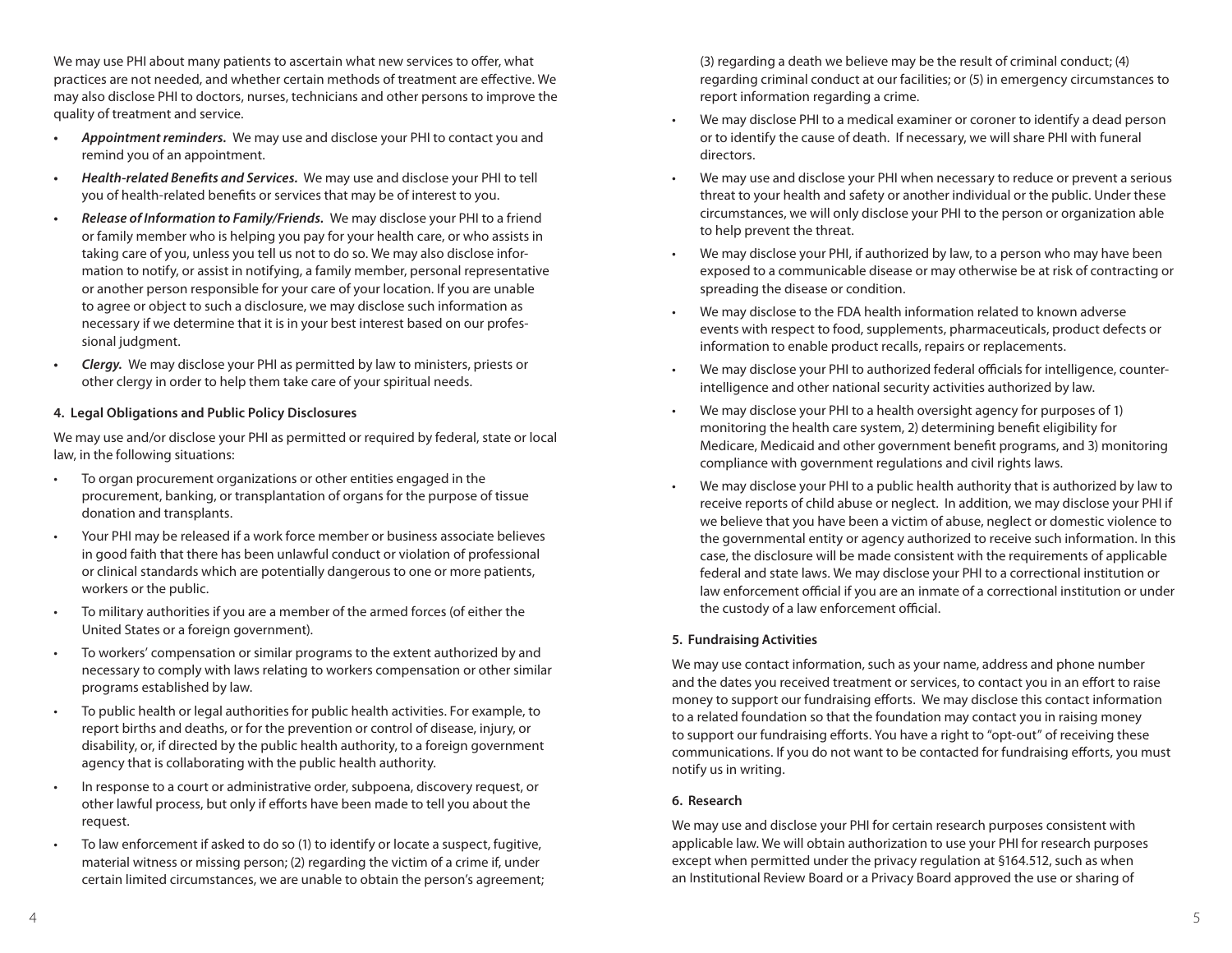information without an authorization after reviewing and approving the research and establishing protocols to protect the privacy of the information. If you agree to participate in an approved research study, you will be asked to read and sign an authorization document. Under this circumstance, we may use and disclose medical information about you for the purpose of the research study to which you provided your authorization.

#### **7. Education**

We may use and disclose your PHI in the course of training people to become doctors, nurses and other kinds of healthcare providers.

#### **8. Business Associates**

We may disclose your PHI to others called "Business Associates," who perform services on our behalf. An example of a Business Associate is a billing company that bills for the services we provide. The Business Associate must agree in writing to protect the confidentiality of the PHI.

#### **9. Marketing**

We may use or disclose your PHI for marketing purposes without your permission in certain situations, such as when we discuss products or services with you face to face or to provide you with an inexpensive promotional gift related to the product or service. We also may contact you to provide information about treatment alternatives or other health-related benefits and services that may be of interest to you when permitted by law. For other types of marketing activities we will obtain your written permission before using or disclosing your PHI.

### **10. Directory**

Unless you notify us that you object, we will use your name, the location at which you are receiving care, phone number and/or room number (if applicable), and religious affiliation for directory purposes. Except for religious affiliation, this information may be provided to others who ask for you by name.

### **11. Notification**

We may use or disclose your name and/or room number and phone number (if applicable) in order to notify or assist in notifying a family member, personal representative, or another person as may be necessary for your care.

### **THE HEALTH INFORMATION EXCHANGE**

AHNP will participate in a Health Information Exchange (HIE). An HIE is primarily a secure electronic data sharing network. In accordance with federal and state privacy regulations, regional health care providers participate in an HIE to exchange patient information in order to facilitate health care, avoid duplication of services, such as tests, and to reduce the likelihood that medical errors will occur.

The HIE allows your health information to be shared among authorized participating healthcare providers, such as health systems, hospitals and physicians, for the

purposes of Treatment, Payment or healthcare operations purposes. Examples of this health information may include:

- General laboratory, pathology, transcribed radiology reports and EKG Images.
- Results of outpatient diagnostic testing (GI testing, cardiac testing, neurological testing, etc.)
- Health Maintenance documentation/Medication
- Allergy documentation/Immunization profiles
- Progress notes/Urgent Care visit progress notes
- Consultation notes
- Inpatient operative reports
- Discharge summary/Emergency room visit discharge summary notes

All participating providers who provide services to you will have the ability to access your information. Providers that do not provide services to you will not have access to your information. Information may be provided to others as necessary for referral, consultation, treatment or the provision of other healthcare services, such as pharmacy or laboratory services. All participating providers have agreed to a set of standards relating to their use and disclosure of the information available through the HIE. Your health information shall be available to all participating providers through the HIE.

### **YOUR RIGHTS REGARDING YOUR HEALTH INFORMATION IN THE HIE**

You cannot choose to have only certain providers access your information. Patients who do not want their health information to be accessible through the HIE may choose not to participate or may "opt-out."

In order to opt-out, you must complete an opt-out Form, which is available from your provider. You should be aware, if you choose to opt-out, your health care providers will not be able to access your health information through the HIE. Even if you chose to opt-out, your information will be sent to the HIE, but providers will not be able to access this information. Additionally, your opt-out does not affect the ability of participating providers to access health information entered into the HIE prior to your opt-out submission.

### **Other Uses of Health Information**

Other uses and disclosures of PHI not covered by this Notice or applicable laws will be made only with your written authorization. For example, we will not sell your PHI without your authorization unless permitted by law. Similarly, most disclosures of psychotherapy notes (if any) require your authorization. You may revoke the authorization, at any time, in writing. The revocation will apply to all disclosures except those which were made prior to receiving the revocation.

### **YOUR RIGHTS REGARDING YOUR PROTECTED HEALTH INFORMATION**

Although your record is property of the AHN, the PHI in it belongs to you. You have the following rights: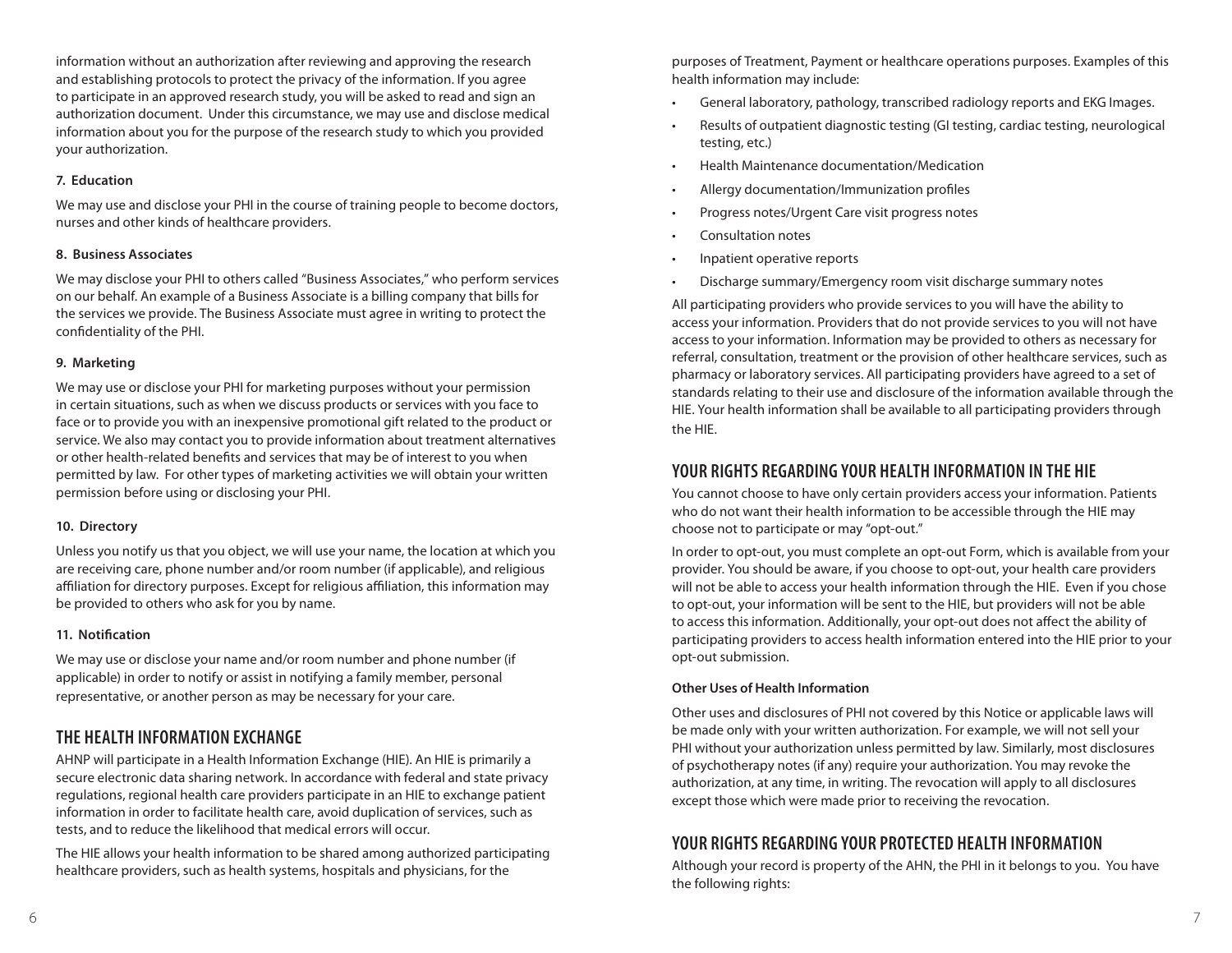#### **1. Right to Access, Inspect and Copy**

You have the right to look at or get copies of your PHI in a designated record set. Generally, a "designated record set" contains medical and billing records, as well as other records that are used to make decisions about your health care benefits. However, you may not inspect or copy psychotherapy notes or certain other information that may be contained in a designated record set. You may request that we provide copies in a format other than photocopies, including electronic access. We will use the format you request unless we cannot practicably do so. You must make a request in writing to obtain access to your PHI. To inspect and/or copy your PHI, you may obtain a form to request access by using the contact information listed at the end of this Notice. We may charge you a reasonable, cost-based fee for responding to these requests.

We may deny your request to inspect and copy your PHI in certain limited circumstances. If you are denied access to your information, you may request that the denial be reviewed. A licensed health care professional chosen by us will review your request and the denial. The person performing this review will not be the same one who denied your initial request. Under certain conditions, our denial will not be reviewable. If this event occurs, we will inform you in our denial that the decision is not reviewable.

#### **2. Right to Amend**

If you believe that your PHI is incorrect or incomplete, you have the right to request that we amend or append your PHI. Your request must be in writing, and it must explain why the information should be amended.

We may deny your request. If you disagree with our decision, you may submit your written statement of disagreement to be appended to the information you wanted amended. If we accept your request to amend the information, we will make reasonable efforts to inform others, including people you name, of the amendment and to include the changes in any future disclosures of that information.

#### **3. Right to an Accounting of Disclosures**

You have a right to an accounting of certain disclosures of your PHI as prescribed by law that are for reasons other than treatment, payment or health care operations.

An "accounting of disclosures" provides a list of disclosures of PHI. The list includes the date(s) of the disclosure, to whom we made the disclosure, a brief description of the information disclosed, and the purpose for the disclosure. The first list you request within a 12-month period will be free. If you request this list more than once in a 12-month period, we may charge you a reasonable, cost-based fee for responding to these additional requests.

### **4. Right to Request Restrictions**

You may request restrictions on our use and disclosure of your PHI for treatment, payment and healthcare operations. However, we are not obligated to agree to your request in all situations.

Any agreement we may make to a request for additional restrictions must be in writing signed by a person authorized to make such an agreement on our behalf. You

may terminate this restriction if you submit the termination in writing, or if we inform you that we are terminating the restriction. Any termination will apply only to PHI created or received after receipt of the termination.

In your written request tell us: (1) the information whose disclosure you want to limit; and (2) how you want to limit our use and/or disclosure of the information.

In the event that products or services were paid out of pocket in full, at your request, we will not share information about those services with a health plan for purposes of payment or health care operations. "Health plan" means an organization that pays for your medical care.

### **5. Right to Request Confidential Communications**

You have the right to request that we communicate with you in confidence about your PHI by alternative means or to an alternative address, if you believe you will be harmed if the information is not sent to an alternate address. For example, you may ask that we contact you only at your work address or via your work e-mail.

Although you may initiate your request verbally, you must make your request in writing. We must reasonably honor your request. However, the request must allow us to communicate and serve you effectively.

### **6. Right to a Paper Copy of This Notice**

You have the right to a paper copy of this Notice. You may obtain a copy of this Notice by requesting it at the AHN entity or AHN website or by contacting the Privacy Officer at the address below.

### **7. Breach Notification**

In the event of breach of your unsecured health information, we will provide you notification of such a breach as required by law or where we otherwise deem appropriate.

### **CHANGES TO THIS NOTICE**

On an ongoing basis, we will review and monitor our privacy practices to ensure the privacy of our patients' PHI. Due to changing circumstances, it may become necessary to revise our privacy practices and the terms of this Notice. We reserve the right to make changes in our privacy practices, and the new terms of our Notice will become effective for all PHI we created or received before we made the changes. Before we make a material change in our privacy practices, we will change this Notice and post a copy of the current Notice at our facilities.

### **COMPLAINTS**

If you are concerned that we may have violated your privacy rights, or you disagree with a decision we made about access to your PHI or in response to a request you made to amend or restrict the use or disclosure of your PHI or to have us communicate with you in confidence by alternative means or at an alternative location, you may complain to us using the contact information listed below.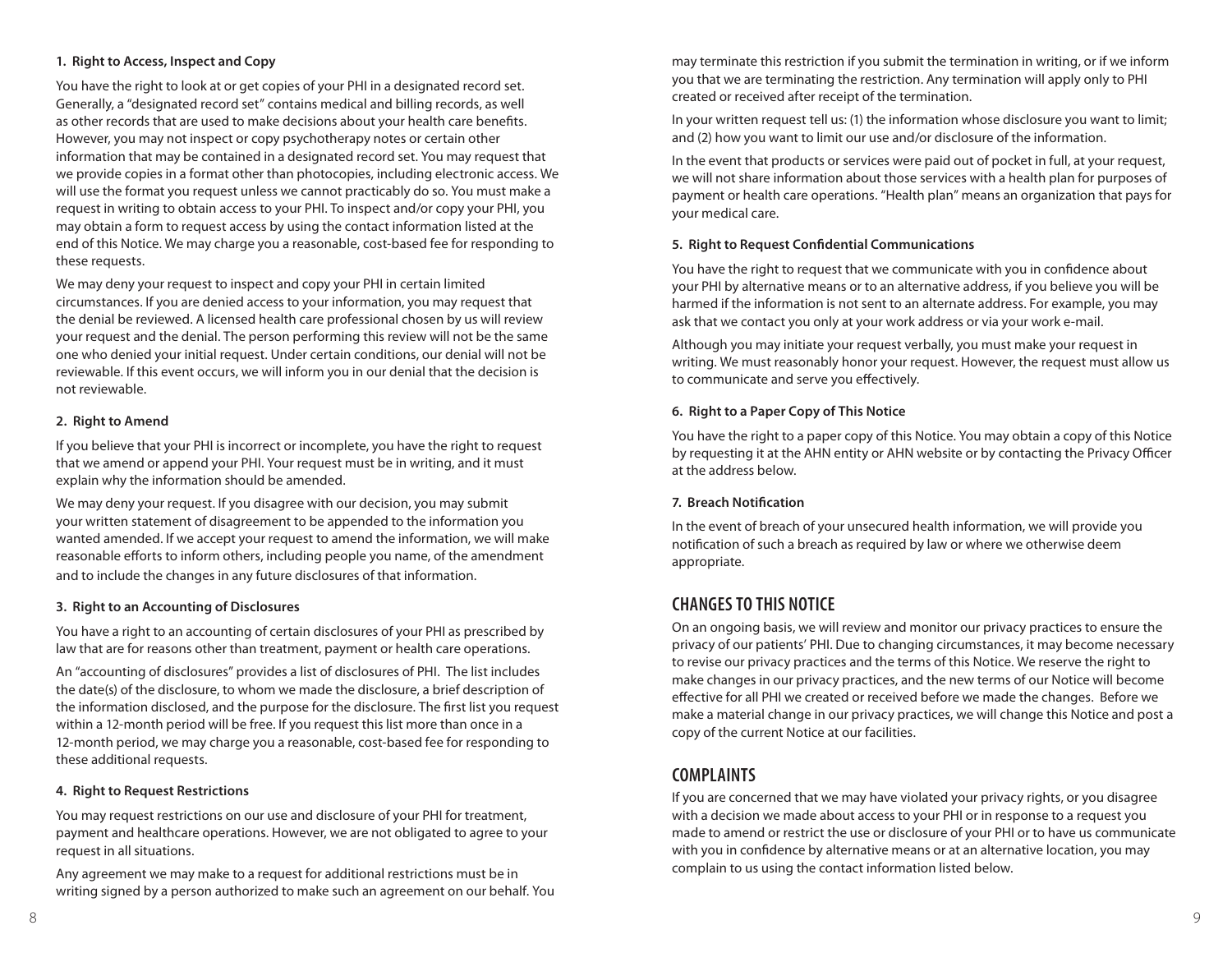You also may submit a written complaint to the U.S. Department of Health and Human Services. We will provide you with the address to file your complaint with the U.S. Department of Health and Human Services upon request.

We support your right to protect the privacy of your PHI. We will not retaliate in any way if you choose to file a complaint with us or with the U.S. Department of Health and Human Services.

### **CONTACT INFORMATION FOR QUESTIONS AND COMPLAINTS**

| Jefferson Regional<br><b>Medical Center</b> | <b>Premier Medical</b><br>Associates, PC |
|---------------------------------------------|------------------------------------------|
|                                             |                                          |
| 565 Coal Valley Road                        | 3824 Northern Pike, Suite 700            |
| Jefferson Hills, PA 15025                   | Monroeville, PA 15146                    |
| 412-469-7980                                | 412-457-0096                             |
|                                             |                                          |

### **Saint Vincent Health System West Penn Allegheny**

Privacy Officer **Health System** 232 West 25th Street Corporate Privacy Officer Erie, PA 16544 Two Allegheny Center, 814-452-7081 Suite 550 *(Patient Relations Department)* Pittsburgh, PA 15212

1-800-985-2050

### **Allegheny Health Network Physician Landing Zone, PC**

Chief Privacy Officer Chief Privacy Officer 120 5th Avenue Place 120 5th Avenue Place Pittsburgh, PA 15222 Pittsburgh, PA 15222 1-800-985-2050 1-800-985-2050

### **Lake Erie Medical Group, PC**

Executive Director/Compliance Liaison 145 West 23rd Street, Suite 202 Erie, PA 16502 814-580-5609

Effective Date: September 23, 2013